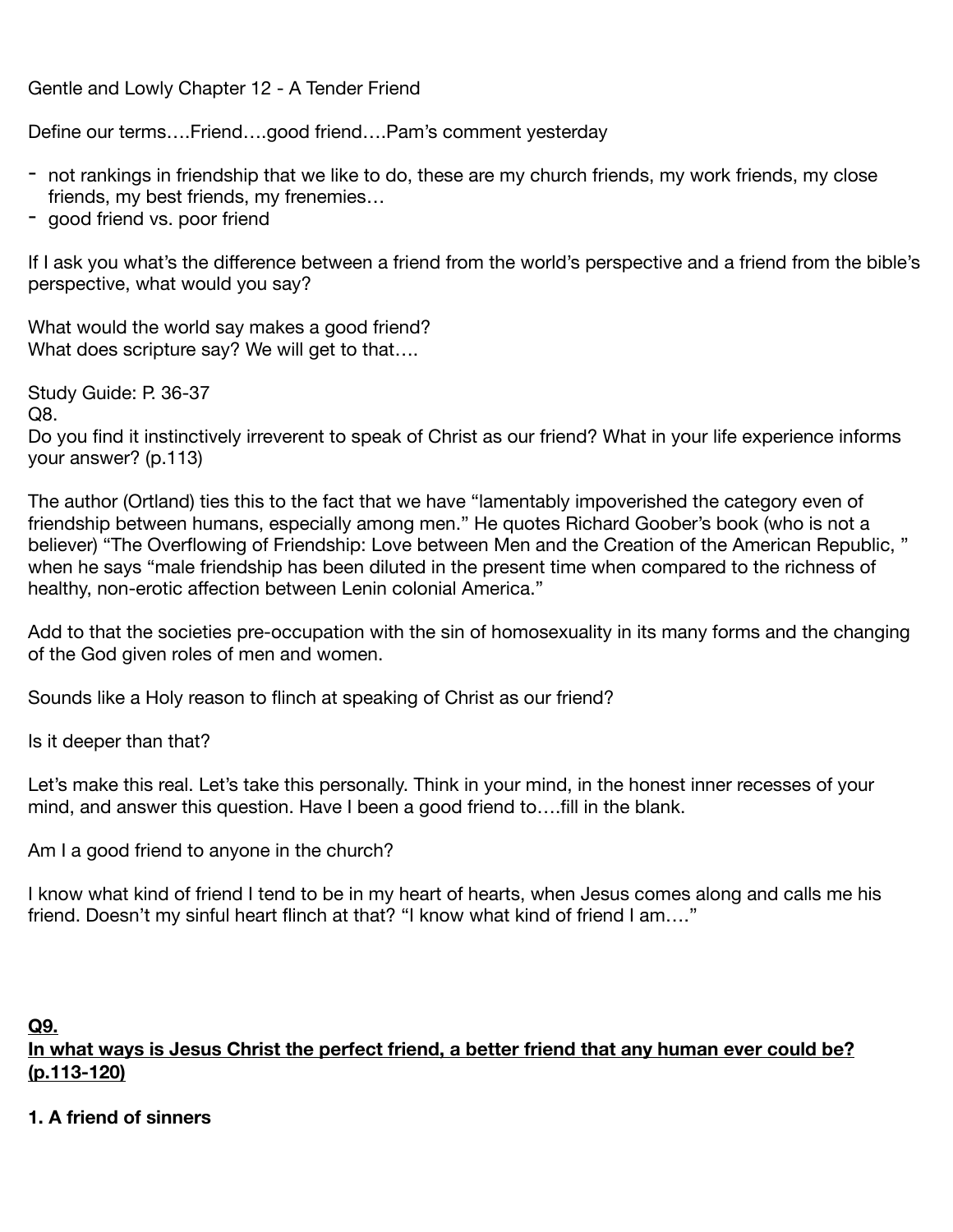Matthew 11:19 Jesus accused of being a friend of tax collectors and sinners.

Mark 1:24 Christ's enemies see him more clearly than those closest to him.

Luke 15:1/Matthew 19/Matthew 10:3, Luke 5:27 tax collectors coming to him/Zaccheus/Matthew

Mark 16:9, Luke 8:2 Mary Magdalene

# **2. Christ is the friend who will always enjoy rather that refuse our presence.**

Proverbs 17:17 A friend loves at all times

Prov 18:24 friend who sticks closer than a brother

Prov 27:6, 9 Faithful are the wounds of a friend/ counsel from the soul is sweet to his friend.

# **3. Christ's friendship has no limits.**

All of our human friendships have a limit to what they can withstand.

## **4. A true friend pursues you, he allows you to pursue him and he opens himself up to you without holding anything back.**

\*\*\*\*He didn't mention this\*\*\*\* keep your view of Christ in balance.... John 15:14 - You are my friends, IF you do what I command.

Not your obedience to all these rules saves you. If you are my friend, you will be obedient. Implicit here….if you do not obey, you are not my friend.

## No longer called slaves….slaves obey whether they understand or not.

## Are we still slaves?

**Rom. 6:16** Do you not aknow that when you go on presenting yourselves to someone *as* b**slaves** for obedience, you are **slaves** of the one whom you obey, either of csin 1leading to death, or of obedience 2leading to righteousness?

**Rom. 6:17** But athanks be to God that *though* you were **slaves** of sin, you obeyed from the heart that bpattern of teaching to which you were cgiven over,